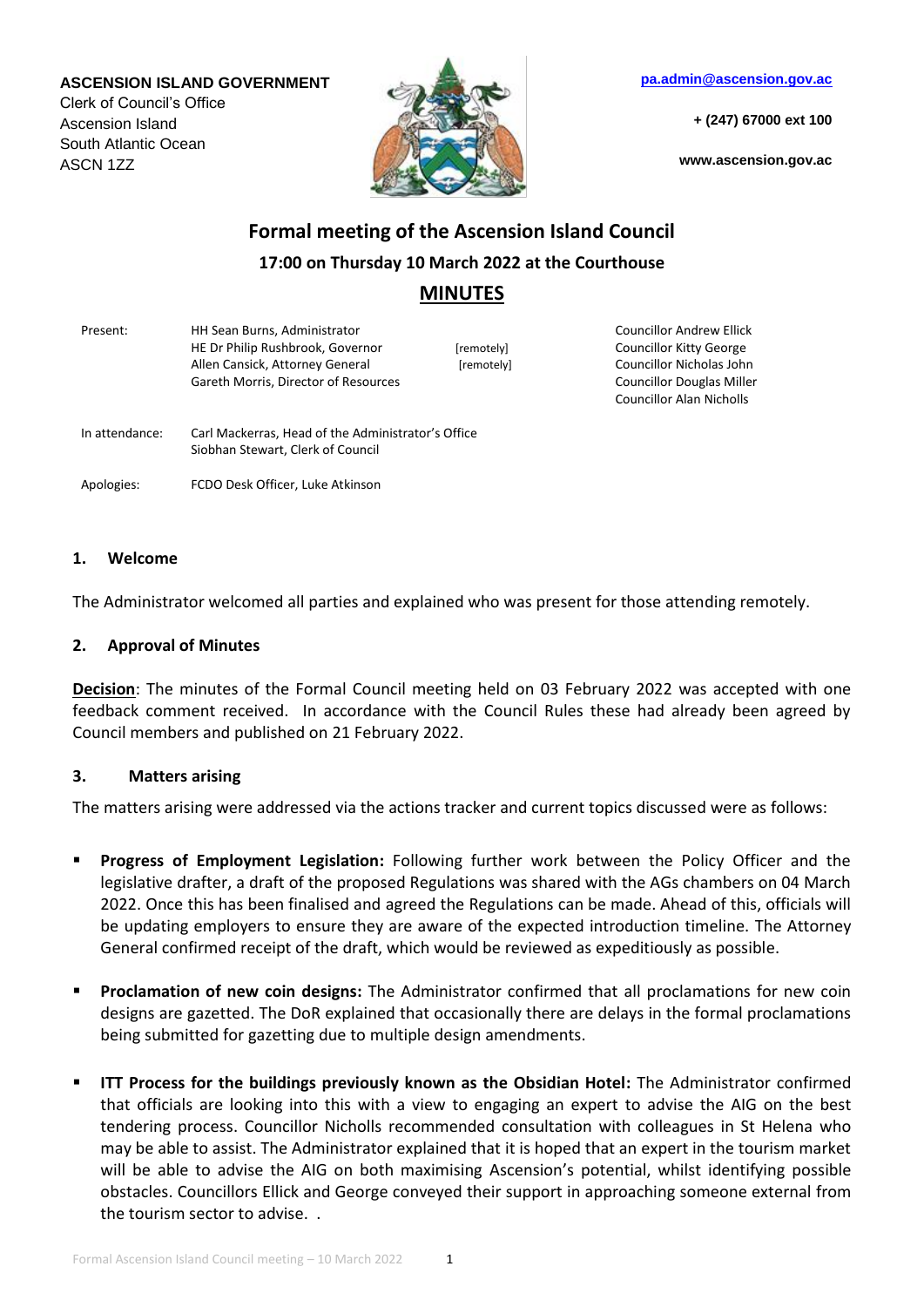#### **4. Budget Approval 2022/2023**

The DoR provided a brief overview of how he intended to present the budget proposal to Councillors, highlighting that Councillors would be given the opportunity to ask questions and make comment prior to voting either for or against each recommendation to the Governor. The DoR provided a brief overview of the six memos and three legal documents provided to Council prior to today's meeting. The Business Levy memo explains the proposed reduction to the Business Levy and the change to the proportioning split based on employing organisations head counts and the head count of their dependants. The DoR pointed out the accompanying Business Levy amendment ordinance for Councillors consideration as well as the Legal Notice which will allow the proposed changes to the income tax threshold, if recommended by Councillors. The DoR explained that a property tax holiday for small tax paying businesses on island may offer some relief on their non-residential properties that are linked directly to the business. The DoR thanked Councillor Nicholls for taking the time to review both the memos and accompanying documents in great detail ahead of today meeting.

The DoR explained that the process for setting the budget for the 2022/23 financial year for the AIG started in August 2021 with an informal meeting of the Finance Committee where a timetable for the process as a whole was agreed, along with some core principles that would form the basis of decisions made around the budget proposal.

The DoR reported on the continuing improvement of the AIG operating position as well as the high levels of reserves held, which have contributed to an increase in confidence in the overall financial strength of the AIG.

The DoR described the rather cautious policy the AIG has followed to ensure financial health by holding a reserve amount equal to between six to 12 months of expenditure. At year end of 2020/2021 the AIG held 17 months of expenditure in reserves, well above the amount suggested by external auditors. The DoR acknowledged that the policy for reserves held should be reviewed with external assistance, although it is expected advice would only lower the advised amounts that should be held.

The DoR explained that given the strong reserve position the Finance Committee had agreed that substantial investment in capital improvements could be afforded and should be considered. However the Finance Committee were also keen to stress that money should not just be spent for the sake of using up reserves and that strong business cases would still require scrutiny before spending was approved. The DoR reported on the Finance Committee's agreement that the high level of reserves and forecast operational surplus's for this year and future years presented the opportunity to reduce the tax burden on both Employees and Employing Organisations. It was agreed proposals on reducing the tax burden across different stakeholders should be considered.

Although the current forecast financial position for future years presents a positive outlook, the Finance Committee agreed that it was still important to keep control of operational spending. While it was acknowledged there would be inflationary cost pressures, and cases for increases to budgets alongside operational headcount, it was strongly felt there was still a very real need to prevent excessive increases to Operational expenditure at this time.

The DoR explained that the Finance Committee met informally a further four times since the initial budget setting meeting, scrutinising the Operational Budget, considering proposals on changes to the current tax regime, and appraising potential bids for capital expenditure. The DoR thanked all Finance Committee members for their hard work and diligence over the last few months, that had brought them to a position where he can today put forward an overall budget request on behalf of the Finance Committee and ask the Council to make a recommendation to the Governor.

The DoR provided a summary of the budget pack showing the forecast revenue within the budget proposal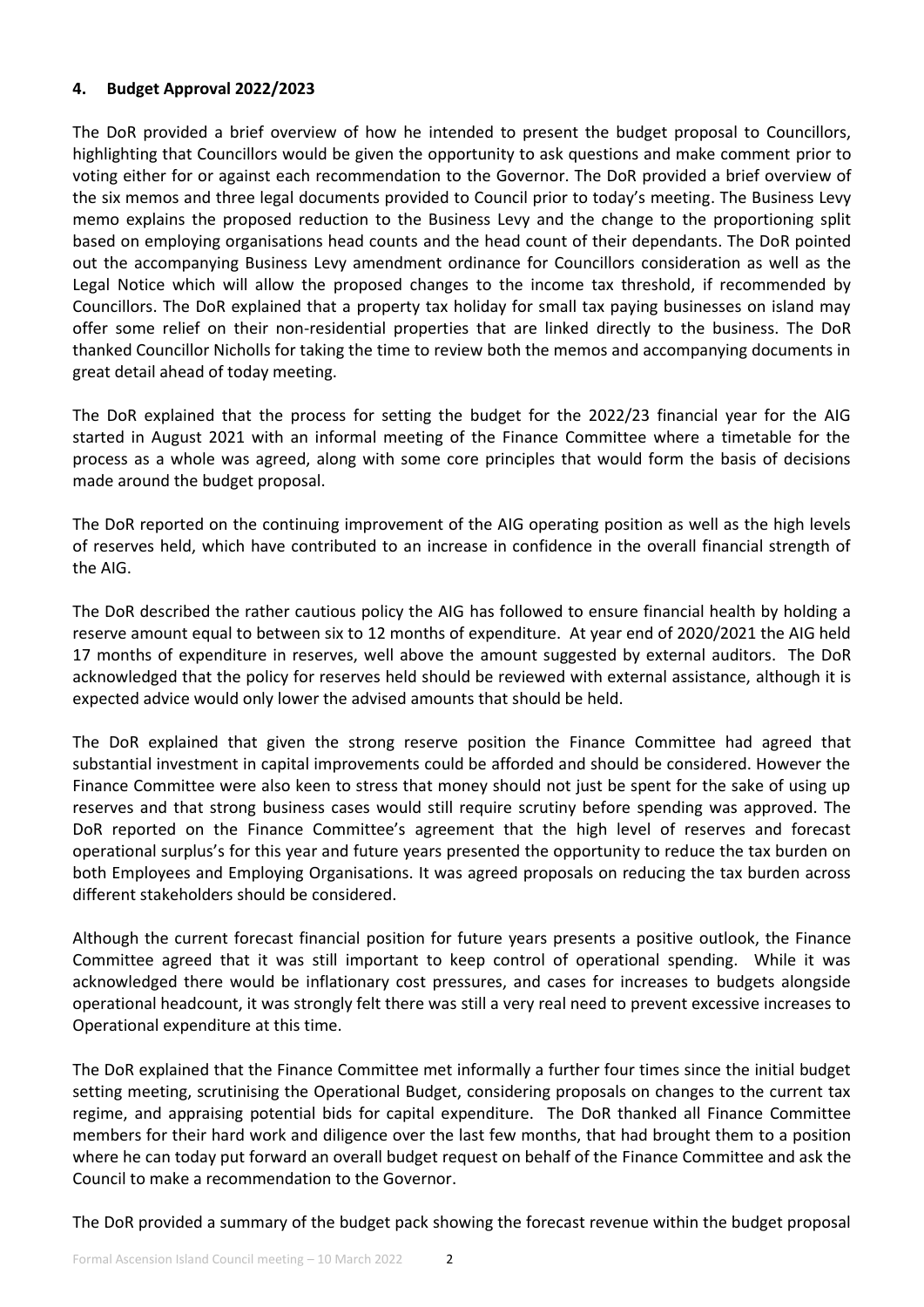as being 1.7% lower than that budgeted for 21/22, and 12.7% lower than that forecast for the same year. The forecast lower revenue within the proposal takes account of an expected drop in revenues after the completion of the runway project and an expected reduction in contractors on island. For forecast purposes any expected upturn on island as a result of the recommencement of the South Atlantic Airbridge has been accounted for cautiously. Finally the DoR explained that the lower forecast revenue also takes account of suggested tax adjustments listed in the accompanying memos provided which Councillors are invited to recommend. The recommendations suggested have attempted to provide benefits to a whole range of stakeholders on island.

# **(i) Business Levy**

The DoR introduced the first memo and explained that the recommendation relates to an adjustment to the Business Levy and asks Councillors to recommend a £211k reduction to the Levy. The Business Levy charged to the main Employing Organisations operating in Ascension was increased in April 2020 by 27%, a rise of around £400k. That was the first increase in 5 years. The DoR explained that during the 2020/2021 discussions around the increase to the Business Levy the AIG produced a strong case to Employing Organisations to back the need for an increase given the time over which it had remained frozen, but also stressed a willingness to continually review the financial position on the understanding the Business Levy could/should be reduced as well as increased based on the operational need. The DoR proposed that the current financial position dictates that a reduction of the Business Levy would be a fair and proper course of action to take. Councillor George conveyed her hope that following a recommendation to reduce the Business Levy, utility costs would not need to be increased.

# **The DoR asked each Councillor in turn if they are happy to take the proposal of a £211k reduction to the Business Levy forward as a recommendation to the Governor.**

| Proposal                                           | $\Lambda$ $\Gamma$<br>∼ | $\overline{1/\sqrt{2}}$<br>NO | <b>NJ</b> | <b>DM</b> | AN  |
|----------------------------------------------------|-------------------------|-------------------------------|-----------|-----------|-----|
| <sup>,</sup> decrease<br><b>Business Lev</b><br>AN | Yes                     | Yes                           | Yes       | Yes       | Yes |

## **HE the Governor acknowledged Councillors recommendation and accepted.**

## (ii) **Income Tax**

The DoR moved onto the second memo and highlighted that the recommendation is for changes to the Income Tax Ordinance. Income Tax is the biggest source of revenue for the AIG, forecasting to contribute approximately £4m in revenue in financial year 21/22.

The DoR reported that the current Income Tax system comprises of a tax free allowance of £3,500 per individual, and two tax rates of 15% for the next £4,000 earned and 27% for all further earnings. These tax rates have been in place and not altered since 2002, over which time average earnings have moved substantially. The DoR explained that as part of this year's budget work the Finance Committee would like to suggest an adjustment and rise in the lower rate tax threshold from £4,000 to £6,000. This adjustment would benefit tax payers by £240 each per annum, though reduce potential revenues by approximately £195k, with the impact falling to approximately £150k by 2023/24 with the expected decrease in contractors associated with the runway project. The DoR confirmed that as the tax rates and thresholds have not been adjusted since 2002, the Finance Committee believe this adjustment is overdue, and should be deemed a first step ahead of a further more comprehensive review of Tax rates and thresholds. Councillor Nicholls highlighted that each Councillor other than himself has an interest in the increasing of the income tax threshold as they are employed and therefore directly affected by the increase. Councillor John highlighted that as Councillor Nicholls is a dependant of a working individual on Ascension Island, he too would have an interest in this increase. The DoR noted that Councillor Miller is employed by Mitie and his employer pays his tax, so he has no interest to declare. The remaining Councillors declared their conflict of interest, however Councillor John highlighted the responsibility each Councillor has to the constituents of Ascension Island and how the increase was moderate and reasonable. Councillor George conveyed her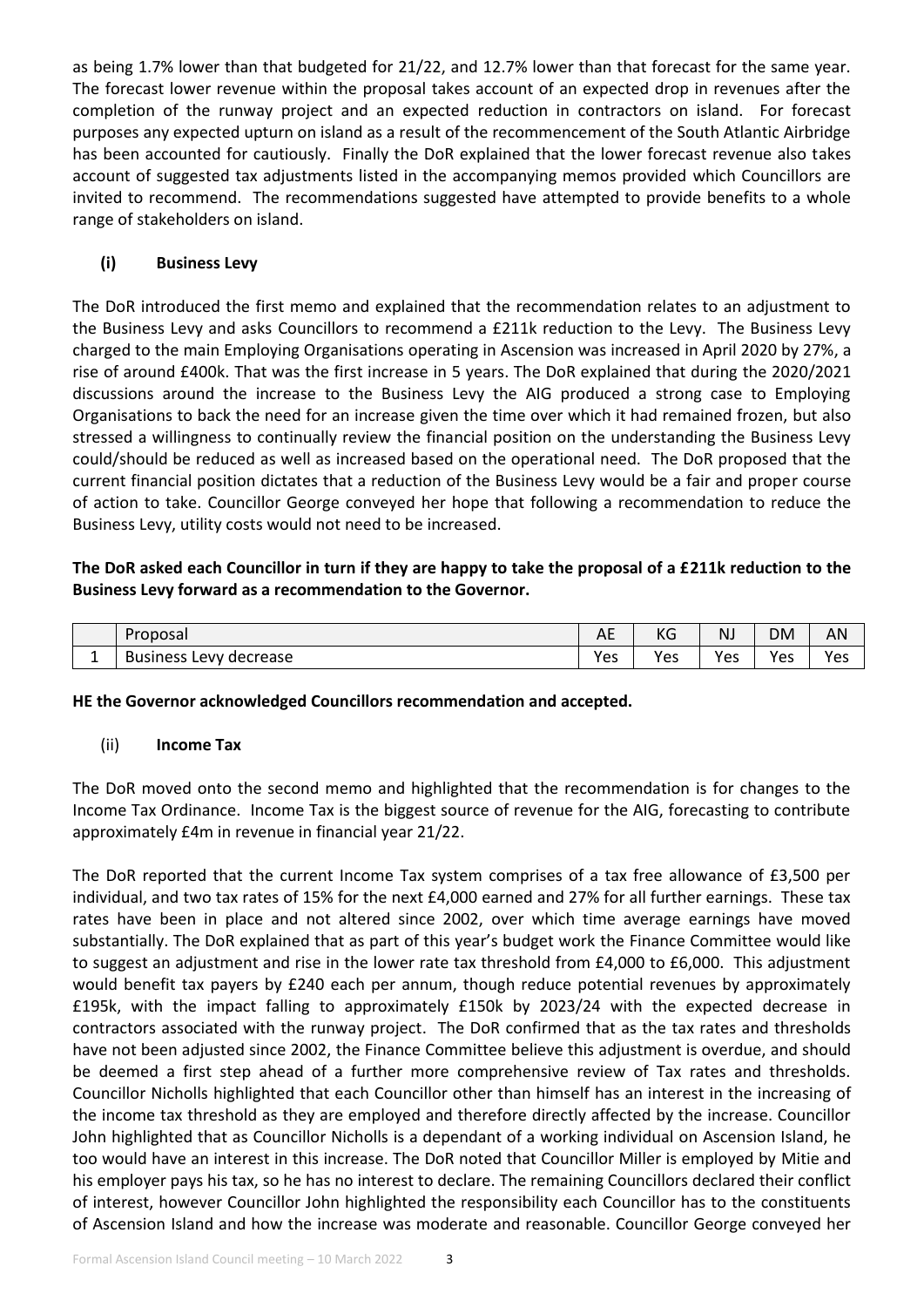thanks and support from each and every tax payer on Ascension Island for this recommendation.

**The DoR asked each Councillor in turn if they are happy to take the proposal of an adjustment to lower tax rate threshold from £4,000 up to £6,000 forward as a recommendation to the Governor.** 

|   | Proposal                                               | $\cdot$ $-$<br>∼ | $\sqrt{ }$<br>NQ | NJ  | <b>DM</b>       | . .<br>יור |
|---|--------------------------------------------------------|------------------|------------------|-----|-----------------|------------|
| - | increase<br>rate<br>: threshold<br>ax<br><b>Income</b> | Yes              | Yes              | Yes | <b>Vec</b><br>င | Yes        |

**HE the Governor acknowledged Councillors recommendation and accepted.**

## **(iii) Corporation Tax**

Also covered within the Income Tax Ordinance is the rate charged for Corporation Tax, currently 19% and matched to the UK rate. The DoR explained that in line with the aim to decrease the tax burden to benefit of all stakeholders it is recommended that a decrease of 1% to the chargeable rate, with an expected initial impact of just over £20k less revenue for the AIG per annum, benefiting Corporation Tax payers by the same amount per year. The DoR explained that this reduction would not only benefit those liable for the tax, helping to discourage price increases, it could also make Ascension more attractive as a base for profit making activity. Councillor Nicholls conveyed his support of the adjustment to the Corporation Tax, noting that it may encourage companies to declare their earnings differently and ultimately benefit the AIG.

# **The DoR asked each Councillor in turn if they are happy to take the proposal of an adjustment to Corporation Tax rate from 19% to 18% forward as a recommendation to the Governor?**

|        | Proposal                       | $\Lambda$ $\Gamma$<br>¬∟ | $\overline{V}$<br>NO | NJ  | <b>DM</b> | AN  |
|--------|--------------------------------|--------------------------|----------------------|-----|-----------|-----|
| ∽<br>∽ | ax.<br>Corporation<br>decrease | Yes                      | Yes                  | Yes | Yes       | Yes |

**HE the Governor acknowledged Councillors recommendation and accepted.**

## (iv) **Property Tax**

The DoR explained that as part of the 2020/21 budget a property tax holiday was introduced for small tax paying business's resulting in a reduction to revenues of approximately £9k per annum. As part of the budget setting process for 22/23 the DoR asked for this again to be considered, helping to encourage more small businesses and hopefully discouraging the need for price increases that will impact on customers. The DoR pointed out that if approved a Legal Notice will be prepared, similarly to the Legal Notice for the Income Tax Ordinance. Whilst Councillor John supported the property tax holiday, he requested clarity on the definition of a small tax paying business, highlighting that larger businesses may now wish to claim a tax holiday also. The DoR explained that a small business is defined as an on island tax paying business that are not paying corporation tax, noting that the tax relief would only apply to the premises that they operate from, not on residential properties. Councillor George asked if eligible small businesses were already on a property tax holiday, the DoR confirmed that they were not. Councillor George conveyed her support of the property tax holiday, adding that times have been particularly difficult for small business's following the cessation of the RMS and the suspension of the airbridge, with some small business's having since closed. Councillor George emphasised the importance of supporting small businesses on Ascension as well as encouraging new businesses to open. Councillor John explained that previously there has been concern over definition of small businesses and how the line is drawn as to which businesses can claim the tax holiday and which businesses can't. The DoR explained that larger companies have been given concessions in other ways, such as the Business Levy.

## **The DoR asked each Councillor in turn if they are happy to take the proposal of a property tax holiday for small tax paying businesses for the 2022/23 financial year forward as a recommendation to the Governor? Councillor Ellick declared an interest and abstained.**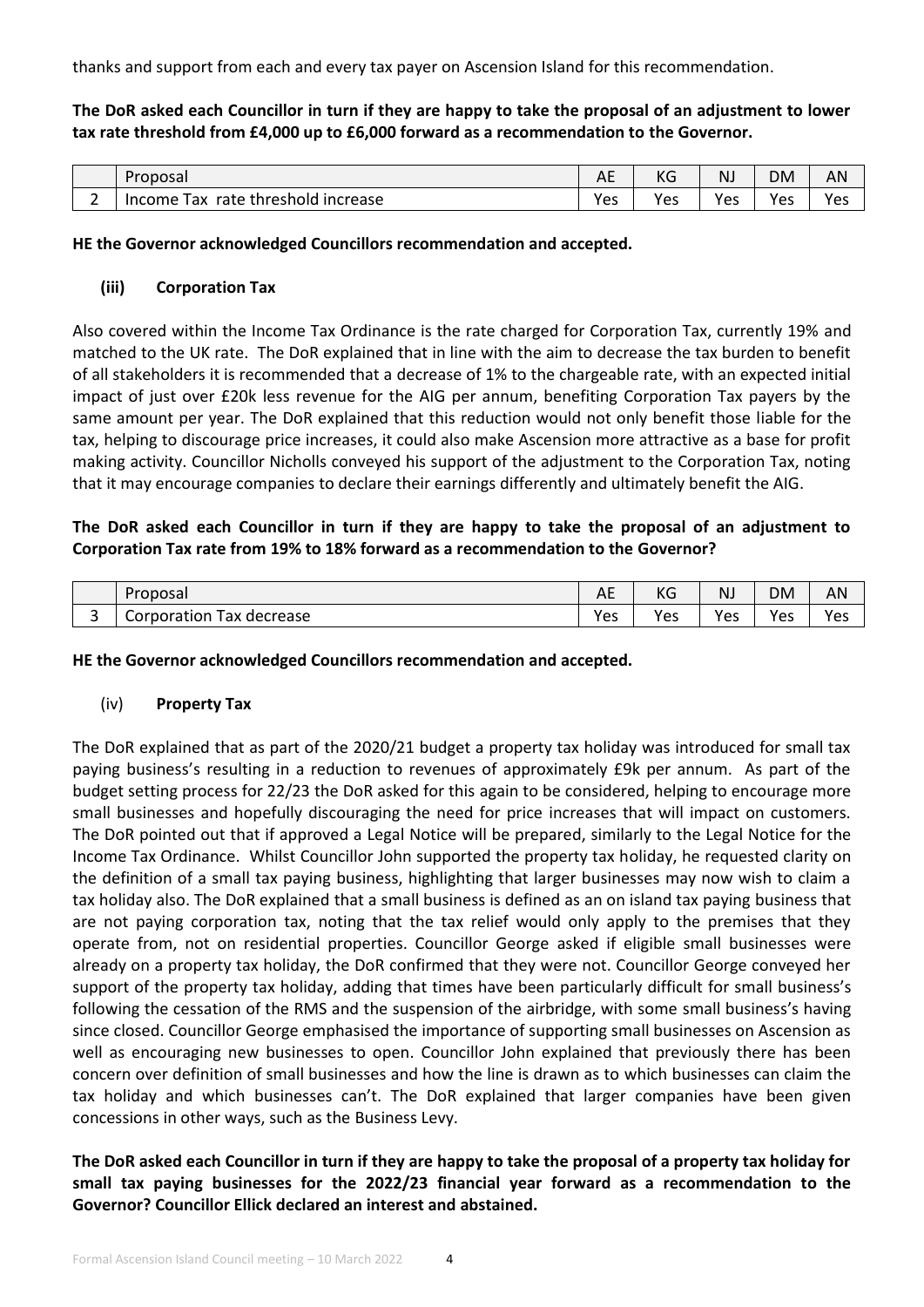| Proposal                            | AE        | $\overline{V}$<br>КG | NJ       | <b>DM</b>                | ΑN  |
|-------------------------------------|-----------|----------------------|----------|--------------------------|-----|
| $\cdots$<br>holidav<br>Property tax | Abstained | Yes                  | V۵c<br>ີ | $V_{\alpha c}$<br>-<br>ີ | Yes |

**HE the Governor acknowledged Councillors recommendation and accepted, however the Governor requested confirmation of the expected revenue in 2022/2023, the DoR confirmed the figure should read £10k, agreeing to amend the figure in the memo. HE the Governor encouraged Councillors to consider whether this tax was necessary considering the small revenue it provides the AIG, however he noted that revenue may increase following the return of the airbridge should businesses expand. Councillor Nicholls highlighted that following the return of the airbridge, if businesses were to do well it may provide more substantial revenue to the AIG and therefore any further changes should be considered carefully. The DoR explained that it is one of the AIG's strategic objectives to review the Land and Business Policy where small business property tax will also be captured.** 

# (v) **2022/2023 operational Budget Appropriation**

The DoR explained that the operational budgets across the AIG have been scrutinised and where possible efficiencies and savings made. However with the financial health of the AIG improving the DoR recommended that the emphasis needs to change from purely looking to save money, to instead looking to invest in services.

The DoR recommended the proposal for an appropriation to the Consolidated Fund of £6,943k which is 3.9% or £258k increase on the 21/22 financial year. The DoR explained that much of this increase can be attributed to inflationary pressures bought about by rising global prices, and increases in travel, fuel and utility costs. The AIG have also looked to invest in operational areas to help with key projects and particularly maintenance of public areas, as well as further investment for Environmental Health. The DoR confirmed that overall the current request would see an increase to headcount across the AIG of 2.3 FTE as shown on sheet 2 of the budget pack.

The DoR directed Councillors to sheet 4 of the budget pack which shows the projections for cashflow, forecasting an operating surplus for the 22/23 financial year of over £205k with the current suggested appropriation and current suggested tax amendments. The DoR explained that figures have been inflated for future years and still forecast operational surpluses up to the 25/26 financial year. These forecasts do not account for any additional significant investments in operational capacity, though it is acknowledged these may be needed in future years particularly if the recommencement of the south Atlantic Airbridge brings a significant increase in activity. The DoR reported that any such increase would also likely bring an increase in revenues, which at this time has not been included in current projections either.

# **The DoR asked each Councillor in turn if they are happy to take the proposal for an appropriation of £6,943k for operational expenditure to the Consolidated Fund for the 2022/23 financial year forward as a recommendation to the Governor?**

| Proposai                                                | ∼   | $\overline{L}$<br>NG | NJ  | DM              | יור |
|---------------------------------------------------------|-----|----------------------|-----|-----------------|-----|
| Appropriation of £6,943k for operational<br>expenditure | Yes | Yes                  | Yes | <b>Ves</b><br>င | Yes |

**HE the Governor acknowledged Councillors recommendation and accepted based on the figures within the budget pack and memo of £6,943k, noting that the figure in the Draft Appropriation Ordinance under clause 2 will need amending from £6,694k to £6,943k. The DoR confirmed that the recommended changes would be made.** 

## (vi) **Capital Expenditure**

The DoR reported that in light of the strong level of reserves and obvious needs for infrastructure improvements across the island, the AIG have bought forward several projects for consideration. The Finance Committee have provided scrutiny and feedback on proposed projects, reviewing business cases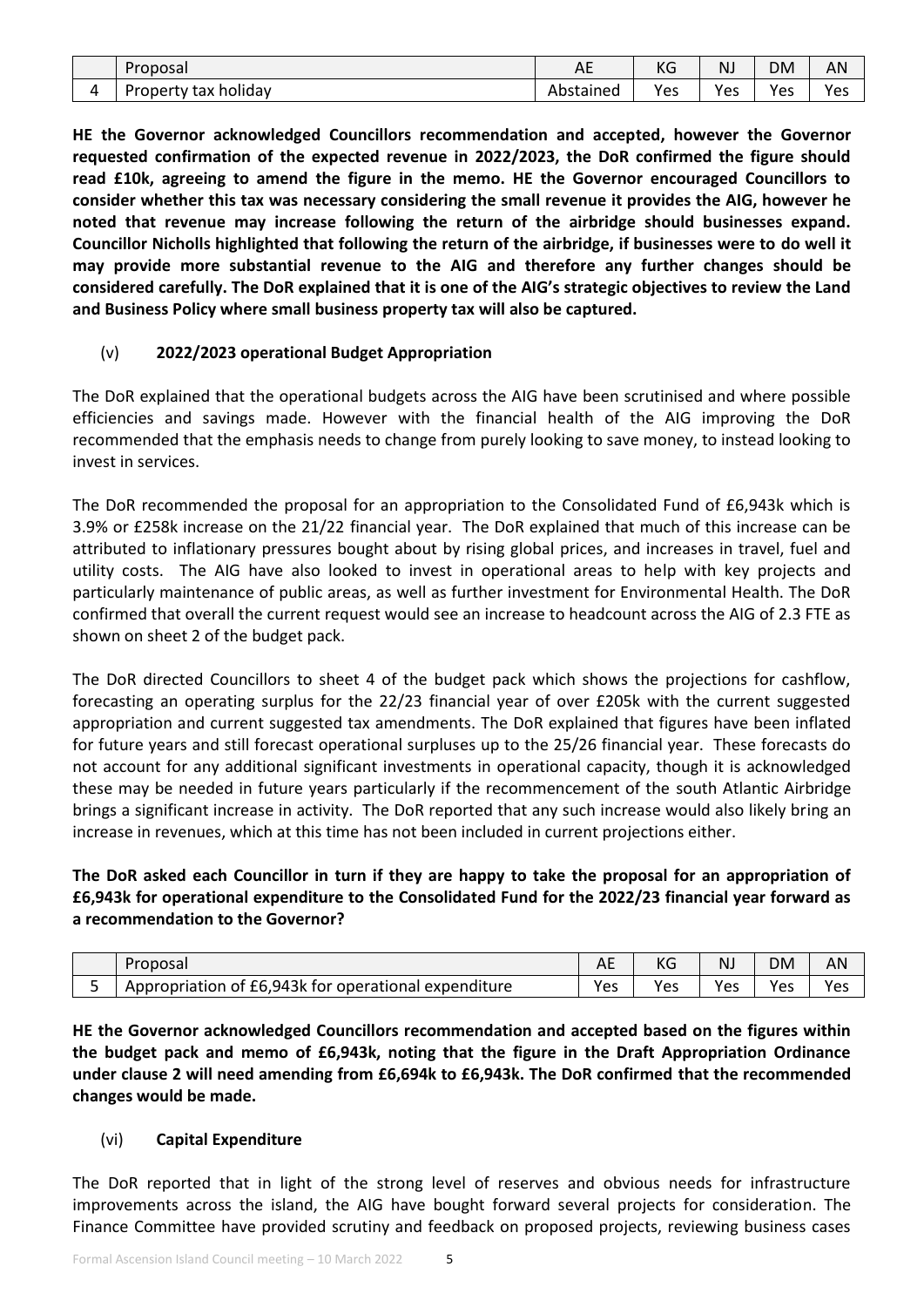and suggesting amendments and additions.

The DoR directed Councillors to Sheet five of the budget pack which summarises the capital bids being bought forward for funding approval totalling just over £1,000k. These bids include requests for significant funding for a school estate improvement project, painting of public buildings, and significant maintenance on the Green Mountain Road. Other smaller projects cover repairs and maintenance to Georgetown Pool, the repair of the historic Red Lion archway, and improvements to the Two Boats Village Playpark. Further investment requests cover the replacement of trailers and tractor unit, an inshore sea rescue vessel and a cancer screening project to be run from Georgetown Hospital.

Other investments have been discussed at previous Finance Committee Meetings, and paused for the time being. These include the renovation of Garden Cottage, the replacement of further vehicles within the AIG fleet, and the possible purchase of further fleet vehicles to support both Plant and Public Maintenance. The DoR confirmed that these requests may be revisited in year as part of a Supplementary ask for funding later in the year.

**The DoR asked each Councillor in turn if they are happy to take the proposal for an appropriation of £1,050k for capital expenditure to the Development Fund for the 2022/23 financial year forward as a recommendation to the Governor?**

| Proposal                                         | ¬∟  | NG  | <b>NJ</b> | <b>DM</b> | AN  |
|--------------------------------------------------|-----|-----|-----------|-----------|-----|
| Appropriation of £1,050k for capital expenditure | Yes | Yes | Yes       | Yes       | Yes |

**HE the Governor acknowledged Councillors recommendation and accepted based on the figures within the budget pack and memo of £1,050k, noting that the figure in the Draft Appropriation Ordinance under clause 3 will need amending from £1,352k to £1,050k. The DoR confirmed the recommended changes would be made.** 

# (vii) **Key Infrastructure Special Fund**

The DoR highlighted that alongside ambitious capital investment plans for the next few years, there is also a strong need for investment in two key infrastructure areas that have been identified as major priorities for Ascension Island. These priorities are for a new hospital and for a complete road replacement project. Unfortunately neither of these projects are likely to take place, or even start in the 22/23 financial year.

The DoR explained that even with the ambitious capital investment plans for the next few years the high level of reserves held still exceeds an advisable level, and as such may hamper bids for external funding.

Both the road and hospital replacement projects will require significant investment and in likelihood the need for external funds to contribute towards the project. The DoR explained that securing such funding will no doubt be a challenge, but would be helped significantly if the AIG can show they are able to make a significant contribution themselves. The DoR confirmed that a special fund has been setup to hold/ringfence funds that this Council may commit towards these projects.

The feasibility study for a new hospital suggested costs may be as high as £16m - £20m, while early indications are that the cost of the road replacement project could cost at least £2m. The DoR asked Councillors to show commitment to these two key projects by identifying funds now that ensure they visibly remain a key priority. A commitment of 50% of the estimated cost of the road the replacement project, and 15% of the estimated cost of the hospital replacement project would total £3.5m. Councillor Nicholls requested clarity on the process of moving the funds from the Key Infrastructure Special Fund back to the Consolidated Fund should the AIG find itself in unexpected financial difficulty, The DoR confirmed that it can be returned to the Consolidated Fund following recommendation from the Finance Committee. The Administrator highlighted that following this year's general election a new Council may wish for the funds to be moved, however the DoR explained that the funds can only remain in the special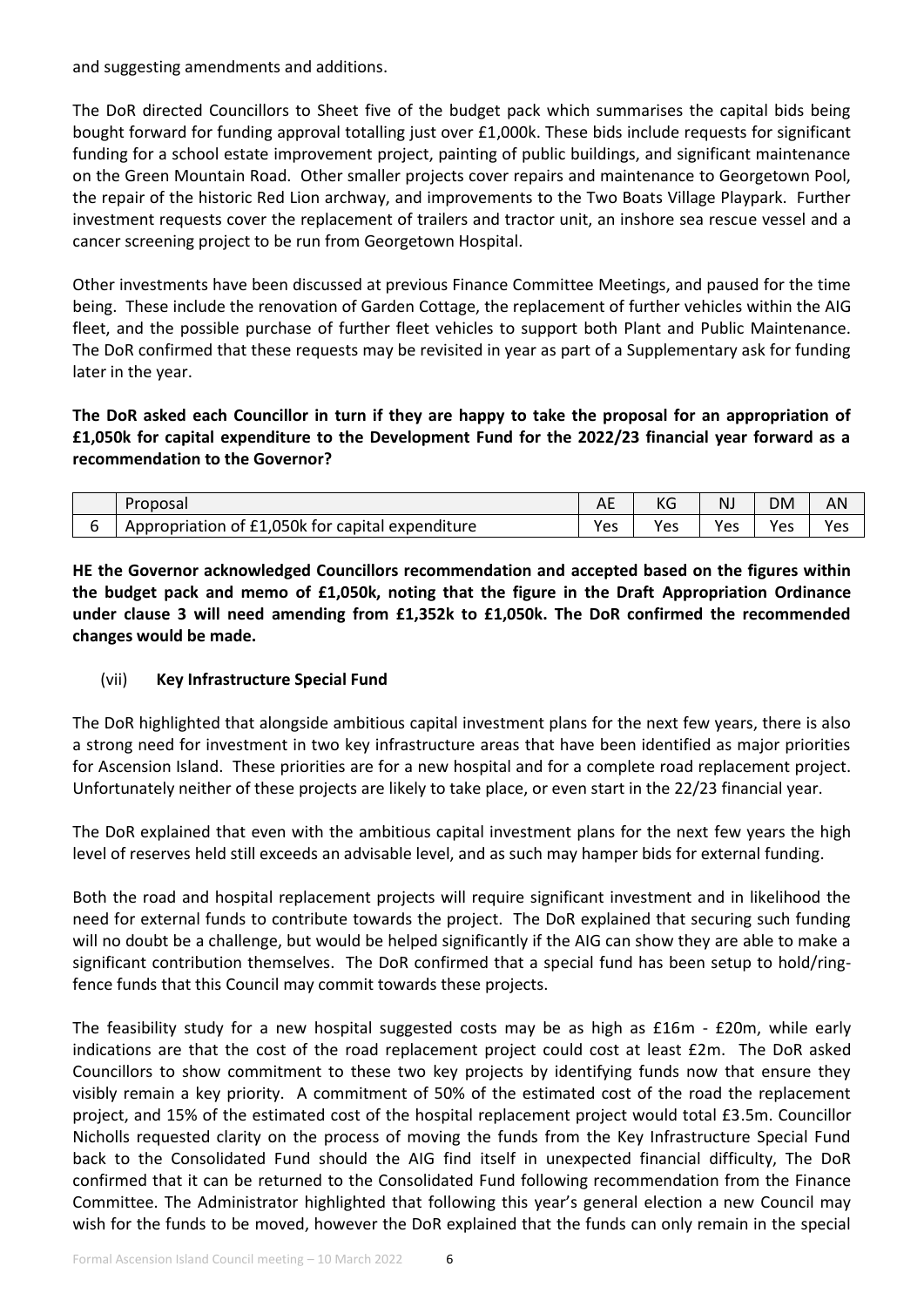fund until 2025/2026 financial year, where any funds remaining will automatically return to the Consolidated Fund. Whilst Councillor John was content to move forward on this, he would like to see written confirmation in the future of the recommended reserve levels of the AIG.

**The DoR asked each Councillor in turn if they are happy to take the proposal for the appropriation of £3,500k for key priority project expenditure to the Key Infrastructure Special Fund for the 2022/23 financial year forward as a recommendation to the Governor?**

|   | Proposal                           | AE  | KG  | NJ        | DM               | AN              |
|---|------------------------------------|-----|-----|-----------|------------------|-----------------|
| - | Special Fund<br>Kev Infrastructure | Yes | Yes | ۷ρς<br>ືບ | <b>Ves</b><br>ັບ | <b>Vec</b><br>ັ |

**HE the Governor acknowledged Councillors recommendation and accepted.**

#### (viii) Appropriation Ordinance

**The DoR asked each Councillor in turn if they are happy to take the proposal for the Appropriation Ordinance for the 2022/23 financial year forward as a recommendation to the Governor following the amendment of clause 2 from £6,694k to £6,943k and Clause 3 from £1,352k to £1,050k.**

|   | Proposal                                  | AE  | KG  | NJ  | DM                | AN  |
|---|-------------------------------------------|-----|-----|-----|-------------------|-----|
| ົ | 2022/23<br><br>Ordinance<br>Appropriation | Yes | Yes | Yes | <b>Yes</b><br>د ب | Yes |

**HE the Governor acknowledged Councillors recommendation and accepted.**

#### (ix) Business Levy Amendment Ordinance

**The DoR asked each Councillor in turn if they are happy to take the proposal for the Business Levy Amendment Ordinance for the 2022/23 financial year forward as a recommendation to the Governor?** 

|   | Proposal                                                      | . .<br>Λ.<br>AL | KG  | NJ  | <b>DM</b>       | AN  |
|---|---------------------------------------------------------------|-----------------|-----|-----|-----------------|-----|
| ົ | Ordinance<br><b>Business</b><br>' Amendment<br><b>AW</b><br>ີ | Yes             | Yes | Yes | <b>Ves</b><br>c | Yes |

**HE the Governor acknowledged Councillors recommendation and accepted.**

(x) Income Tax Legal Notice

# **The DoR asked each Councillor in turn if they are happy to take the proposal for the Income Tax Legal Notice forward as a recommendation to the Governor?**

|    | Proposal                | AE  | KG  | NJ  | <b>DM</b> | ΑN  |
|----|-------------------------|-----|-----|-----|-----------|-----|
| 10 | Income Tax Legal Notice | Yes | Yes | Yes | Yes       | Yes |

#### **HE the Governor acknowledged Councillors recommendation and accepted.**

#### (xi) **Overall positions**

|   | Proposal                                             | AE        | КG  | <b>NJ</b> | <b>DM</b> | AN  |
|---|------------------------------------------------------|-----------|-----|-----------|-----------|-----|
|   | <b>Business Levy decrease</b>                        | Yes       | Yes | Yes       | Yes       | Yes |
|   | Income Tax threshold increase                        | Yes       | Yes | Yes       | Yes       | Yes |
|   | Corporation Tax decrease                             | Yes       | Yes | Yes       | Yes       | Yes |
| 4 | Property tax holiday                                 | Abstained | Yes | Yes       | Yes       | Yes |
|   | Appropriation of £6,943k for operational expenditure | Yes       | Yes | Yes       | Yes       | Yes |
| 6 | Appropriation of £1,050k for capital expenditure     | Yes       | Yes | Yes       | Yes       | Yes |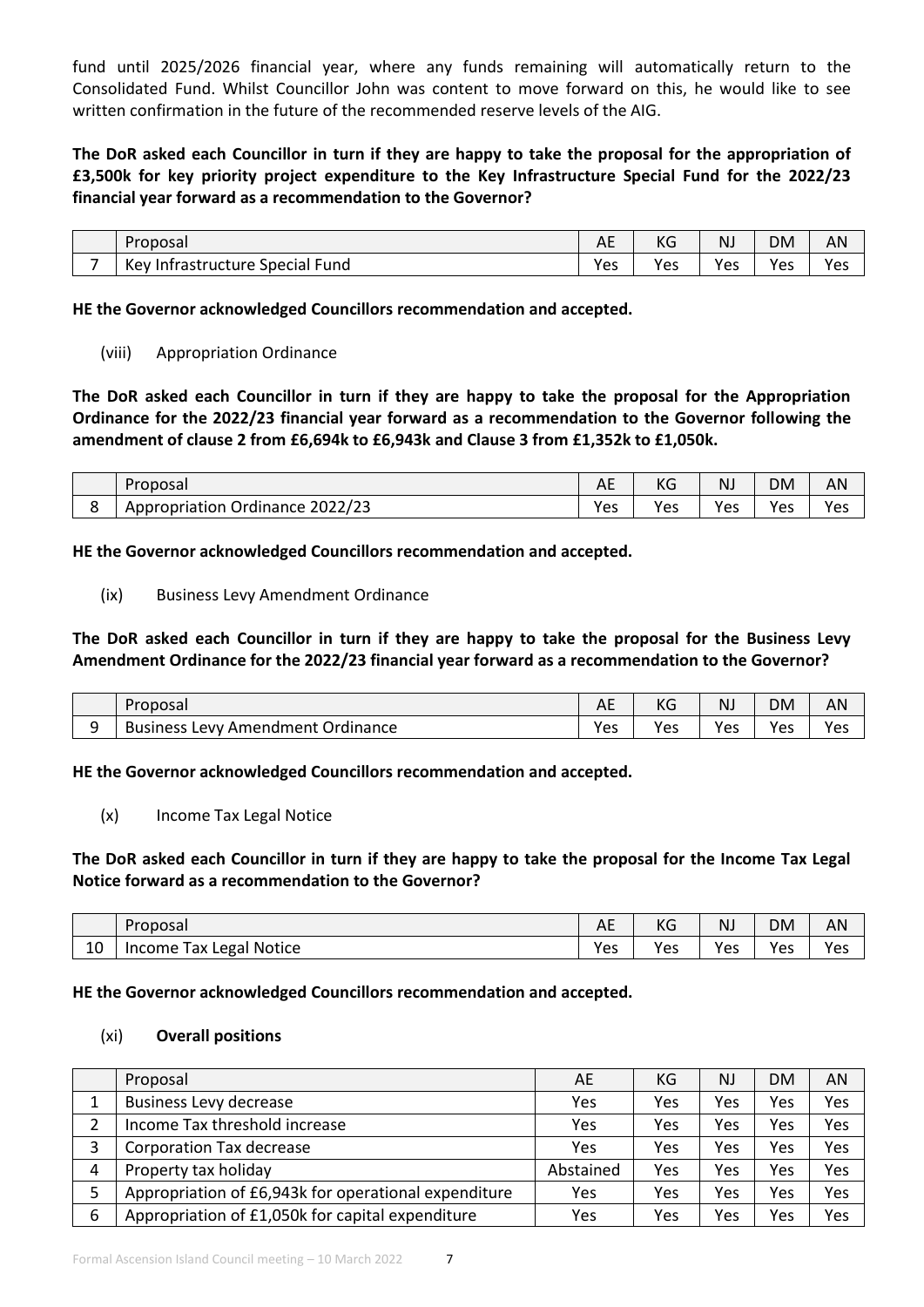|    | Key Infrastructure Special Fund          | Yes | Yes | Yes | <b>Yes</b> | Yes |
|----|------------------------------------------|-----|-----|-----|------------|-----|
|    | Appropriation Ordinance 2022/23          | Yes | Yes | Yes | Yes        | Yes |
| q  | <b>Business Levy Amendment Ordinance</b> | Yes | Yes | Yes | <b>Yes</b> | Yes |
| 10 | Income Tax Legal Notice                  | Yes | Yes | Yes | Yes        | Yes |

The DoR thanked Councillors for their hard work and contributions throughout the budget setting process and for the decisions that have been made today. Councillor John thanks the DoR for his creativity and hard work in creating this year's excellent budget proposal. The Administrator thanked the DoR, the finance team, the Finance Committee and all Councillors for their time and hard work in creating an imaginative budget, recognising the improvement in the AIG's financial position that will benefit a whole range of stakeholders on island. Councillor Nicholls conveyed his thanks and appreciation to the DoR. HE the Governor also conveyed his thanks to the DoR for all he has done during his time on Ascension, wishing him all the very best in the future.

# **4. Coronavirus update [standing item]**

The HoAO provided an update about **coronavirus** (COVID-19). The HoAO reported that the Response Level has been increased from Level 1 Amber to Level 2 Orange following a positive COVID-19 test result from an individual in compulsory isolation, having arrived at Ascension on Tuesday 08 March 2022 on a flight from St Helena, which had departed the UK the day before. As a result of the positive case being identified all passengers arriving in Ascension on this flight were required to complete an eight day period of compulsory isolation, including passengers who embarked in St Helena. The HoAO confirmed that there have been no further positive cases identified from other passengers on either the Titan flight on 08 March 2022 or the A400 that arrived on 09 March 2022. A review of segregation processes on this Titan flight will take place, however it was noted that this was the final Titan flight to Ascension Island.

The HoAO was pleased to report that 100 paediatric doses of vaccine arrive on the A400 on 09 March 2022, and following review of storage temperatures en route the vaccines were approved for use. Georgetown Hospital will be contacting all relevant parents soon to provide information about the paediatric does, with the intention of beginning the vaccination programme next week.

Councillor John asked if it would be possible for passengers originating from the UK to receive a PCR test upon arrival in St Helena, prior to passengers embarking in St Helena bound for Ascension. The Administrator explained that due to limited time and resources it is unlikely that this would be possible or practical. Further discussion was had as to what would happen if a passenger were to test positive in St Helena and the implications this may have.

The Administrator explained that the flight crew of the Airlink have requested not have to do COVID-19 tests on Ascension upon arrival as it might restrict their ability to enter South Africa were any to test positive. Councillor George requested clarity as to how this will affect travel corridor between Ascension Island and St Helena and whether isolation will be reintroduced as a result of the lack of testing for the crew. The Administrator explained that crew protocols will change to reflect this, such as social distancing from passengers and no inflight catering services will be provided, similar as to what was agreed with Titan and should have been in place. At present it is expected that non St Helena passengers will still be tested on arrival. Councillor George strongly recommended that these protocols are enforced stringently to ensure we avoid a similar situation as to what has happened on the recent Titan flight. Councillor Ellick conveyed his dismay at the protocols not being followed on the most recent Titan flight, adding that due to no passenger segregation on the flight passengers were at a higher risk of exposure to COVID-19. Councillor Ellick encouraged enforcement of the protocols to ensure this doesn't happen again. The Administrator urged caution when insisting Airlink introduce certain protocols, highlighting that if Airlink believe these are unworkable for them, they may simply say they are unable to meet the requirements set by the AIG and therefor can no longer provide a service to Ascension Island. Councillor Nicholls requested clarity as to whether pre-departure tests will be a requirement on Airlink from South Africa, the Administrator confirmed that a pre-departure test remains a requirement of St Helena, and will remain a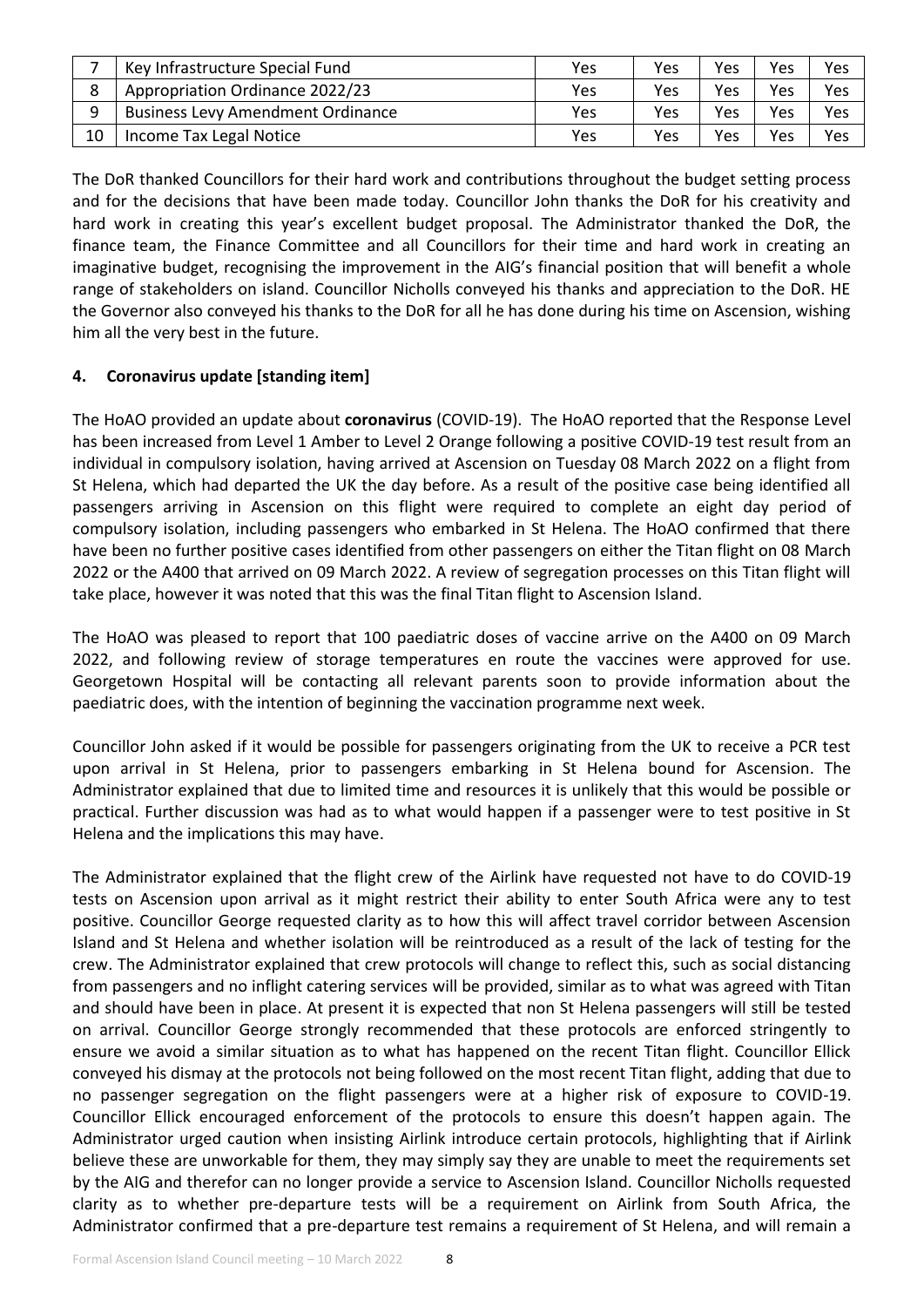requirement of Ascension also. The DoR explained that the AIG have the benefit of being able to allocate seating for passengers on the Airlink which may be beneficial in reducing the risk of exposure, and ensuring the separation of passengers. Councillor Ellick encouraged protocols and standards to remain high especially considering children aged five to 11 years old are currently unvaccinated.

# **5. Runway project update [standing item]**

The HoAO provided an update on the runway project, reporting that the process around the approval testing of the asphalt mix is ongoing and will ensure quality, strength and durability, however this had not so far impacted the overall completion date. The next aggregate ship is expected to arrive at Ascension on Monday 21 March 2022. The HoAO also reported of the recent article published in the St Helena Independent detailing the runway projects progress and introducing Major Harrizon Sanchez, ahead of Major Burkett's departure from Ascension next week.

## **6. Queen's Platinum Jubilee 2022 [standing item]**

The Administrator provided an update to Council on progress being made for the Queens Platinum Jubilee celebrations in Ascension, noting that the next meeting of the board is scheduled for Monday 14 March 2022 at 16:00. A request has been submitted to the Commonwealth Mint regarding the procurement of coin mementos for children on Ascension.

# **7. Any other business**

There was nine items of **other business:**

**(i) Sheep in Two Boats Village:** Councillor Nicholls reported that at a recent public meeting held by the Governor at Two Boats, a resident of Two Boats expressed serious concern about sheep in the village, and the damage that they are doing to the area. Councillor Nicholls explained that since then, a number of other residents have also complained about the sheep in Two Boats citing a number of concerns. Reports have been received of sheep both damaging and destroying the vegetation in the village, with particular mention of the destruction to Two Boats Club hedge. Complaints have been received of the sheep urinating and defecating throughout the village, highlighting that this is not pleasant, especially when taking into account the fact that people and children travel and play throughout the area. With the majority of properties in Two Boats Village not having a fence around the entire circumference of the houses, it had led to the sheep being able to get right next to resident's bedrooms. The close proximity of the sheep to property bedrooms has created a nuisance from noise and smell from urine. On many occasions, residents have been awoken from sleep by the noise of the sheep, reports have also been received of sleeping children being woken and frightened by the noise of the sheep outside. One resident indicated that he thought that fighting rams were going to break through the fence at the front of his property. Councillor Nicholls explained that other than the nuisance and damage being caused by the sheep in the village, concern had also been raised regarding the health and welfare of the sheep generally. One resident had indicated that they have heard sheep coughing and spluttering, sometimes for long periods of time. The physical state of some of the sheep also calls into question whether they are fit and well. The health of the sheep also has implications for the health of the children in Two Boats, where small children play freely in the area and could quite easily come into contact with things that have been in contact with sick sheep, or sheep that may be infested with parasites. Councillor Nicholls conveyed his strong support for some form of action to eradicate the sheep from Two Boats Village, either by removing them and replacing the fence around the village or by culling, although it was noted that culling is likely to be an emotive suggestion, so perhaps removal and replacing the fence might be the more sensible option. Councillor George explained that similar problems have been raised and